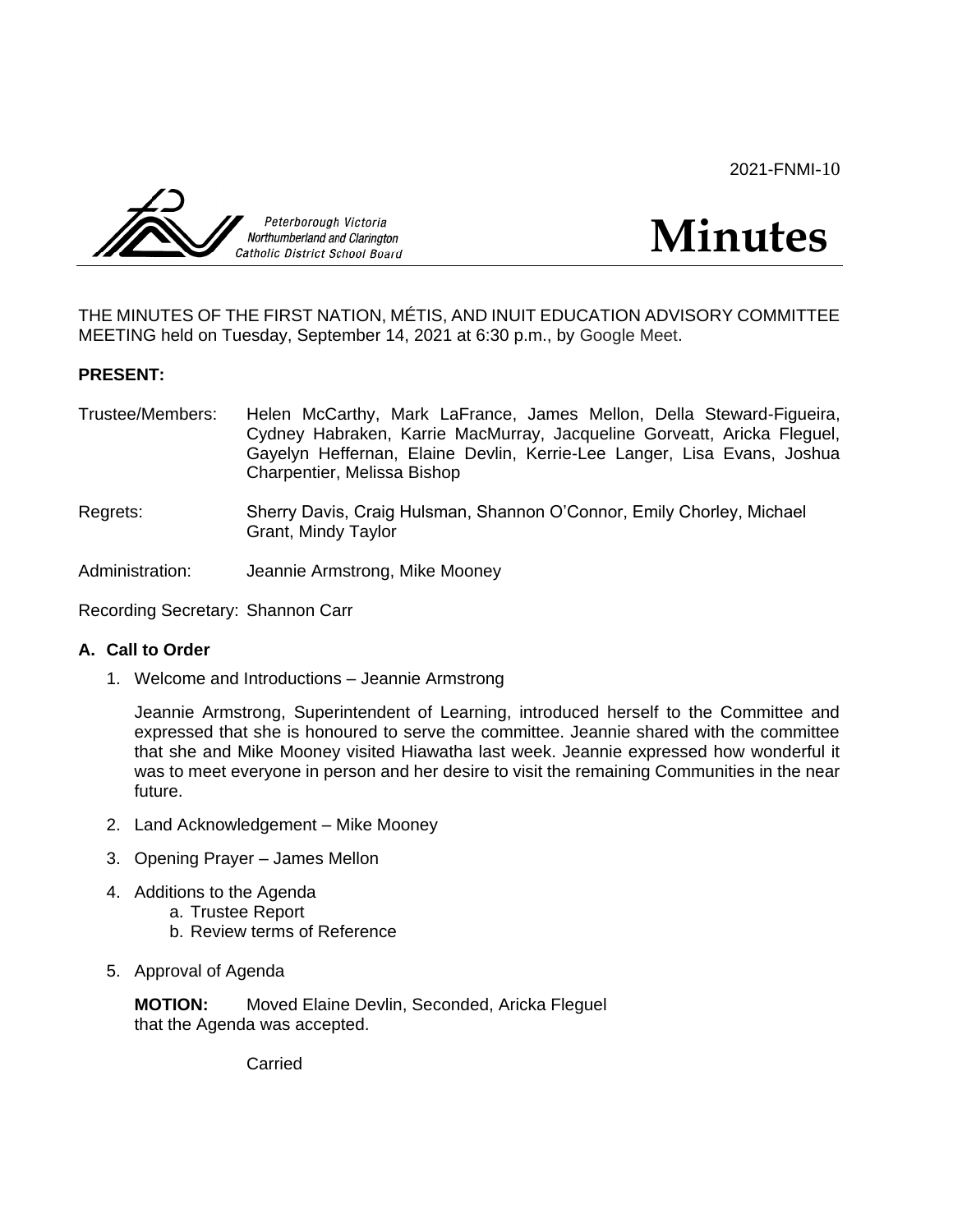6. Declarations of Conflicts of Interest

None.

7. Approval of the Minutes of the Meeting held on June 1, 2021.

**MOTION:** Moved Lisa Evans, seconded by Elaine Devlin that the Minutes from the meeting held on June 1, 2021 be approved, as presented.

Carried

8. Business Arising from the Minutes

There was no business arising from the Minutes.

### **B. Updates, Discussion and Input**

- 1. Community Partner Sharing
	- a. Alderville First Nation Jacqueline Gorveatt

Alderville First Nation recently went through an election. Chief Dave Mowat was reelected Chief for his second term. Councilors Wes Marsden and Jason Marsden were also elected for second terms. Nora Sawyer was elected to council. Jacqueline extended her congratulations to Chief Dave on his second term and all other elected members.

The community is seeing a number of new faces, there are a lot of employment opportunities which has brought younger faces to the community even with Covid-19. Even with Covid-19, services are still being provided to students, parents, and community members with safety measures in place.

b. Curve Lake First Nation – Aricka Fleguel

Curve Lake has seen a record number of 87 students attend post Secondary this year, it is the highest enrolment they have seen in many years. There are currently 58 students enrolled in Curve Lake Kindergarten-Grade 3 Elementary School and over 100 Curve Lake students enroled in Provincial schools. The school in Curve Lake is still in the development stage and is now into the architectural stage of planning. The community is very excited about the new school.

Curve Lake's water treatment plant and water distribution system is also moving forward and it is currently in the planning stages.

Just like Alderville, Curve Lake also has a lot of employment opportunities with many members moving around the Province for different employment opportunities; it has resulted in many vacant positions within the community.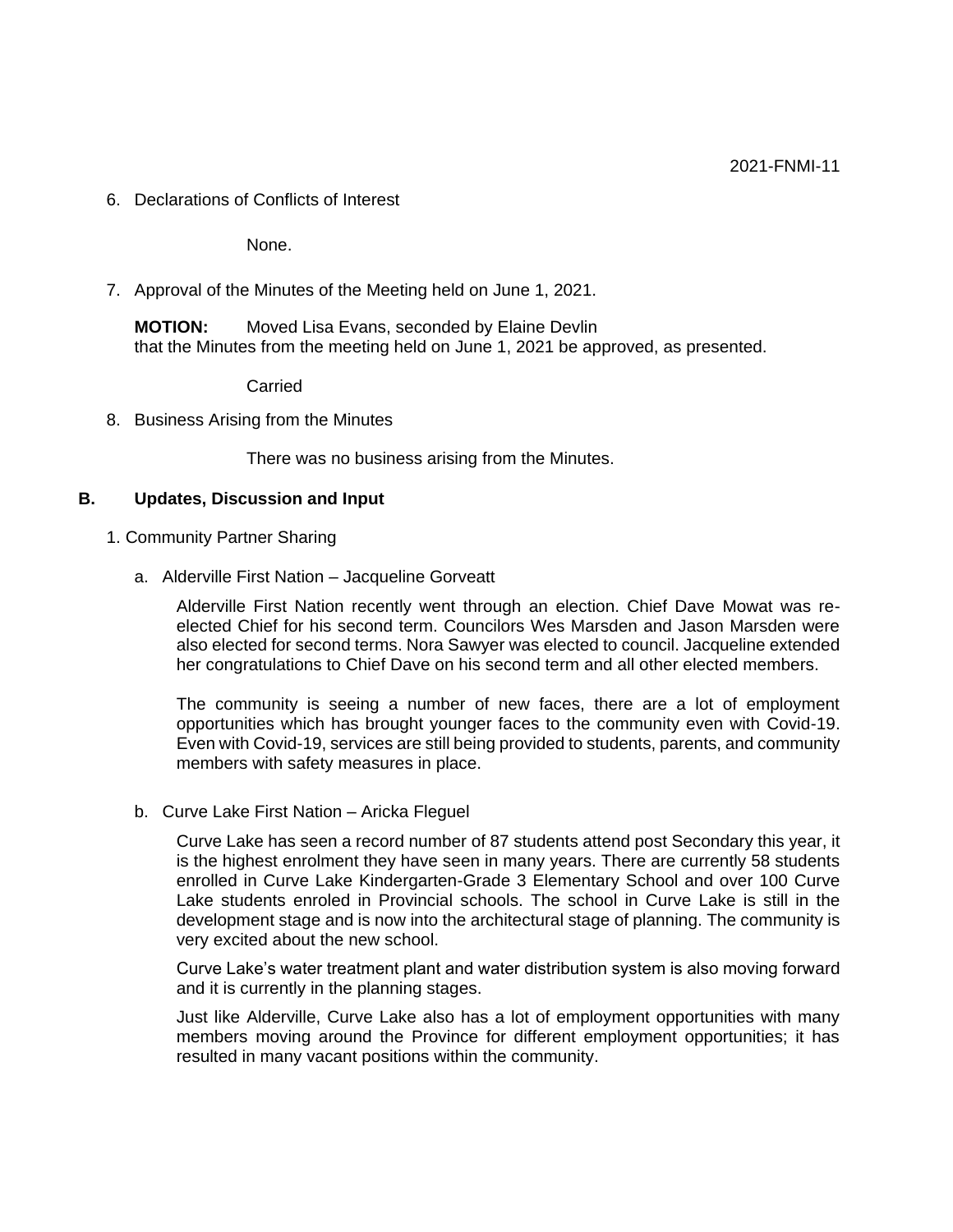c. Hiawatha First Nation - Karrie MacMurray

Karrie gave her thanks for the opportunity to be at the committee meeting and to share updates. She is looking forward to this school year and to be a partner with Peterborough Victoria Northumberland Clarington Catholic District School Board (PVNCCDSB).

Between Elementary and Secondary schools, there are 46 students enrolled in school within the community, enrolment is higher in Elementary School.

The community is thinking of ways to increase the presence of students in the schools and how to make them engaging in the school community. In addition, Karrie is looking for ways to increase the presence of PVNCCDSB within their community. To start facilitating these discussions Karrie met with Jeannie Armstrong and Mike Mooney to discuss ways to support further engagement.

Hiawatha received funding from the Association of Iroquois and Allied Indians, the community is working with band administrators to figure out the best way to go forward and distribute the funds.

The new, self-funded community building is in the works. The building had its grand opening on Labour Day weekend and it was a huge success. This building will be used for a variety of things and has different spaces for different activities. This new building is to be shared within the community and is dedicated to the elders.

September 30th is now a Federal holiday, Hiawatha First Nation is looking to do something at a community level to acknowledge this holiday, details will be forthcoming.

d. Nogojiwanong Friendship Centre – Cydney Habraken

The Centre is in its second phase of reopening with only a couple members working from home. The Centre is welcoming community members back and are able to have inperson events.

There is currently a new website in the works. Updates and details on the new website will be forthcoming.

The Centre held a "Welcome back BBQ" and "shop back to school" event. The event was a great success and the children had lots of fun shopping for their school supplies.

The Centre is working on a few events for September 30th to honor the "Truth and Reconciliation Day". Some events will be held at the center and some events will be throughout the community.

"Alternative Secondary School Program" is a program that has been developed for secondary students that did not complete their high school credits. This program starts next week (September 20, 2021) and will be run by Cynthia Gray.

e. Peterborough and District Wapiti Metis Council - Gayelyn Heffernan

Local council has elected new members. Their Annual General Assembly is taking place this weekend on Saturday and Sunday (September 17-18, 2021). The center has focused on a lot of zoom activities for their members and it has been a great social event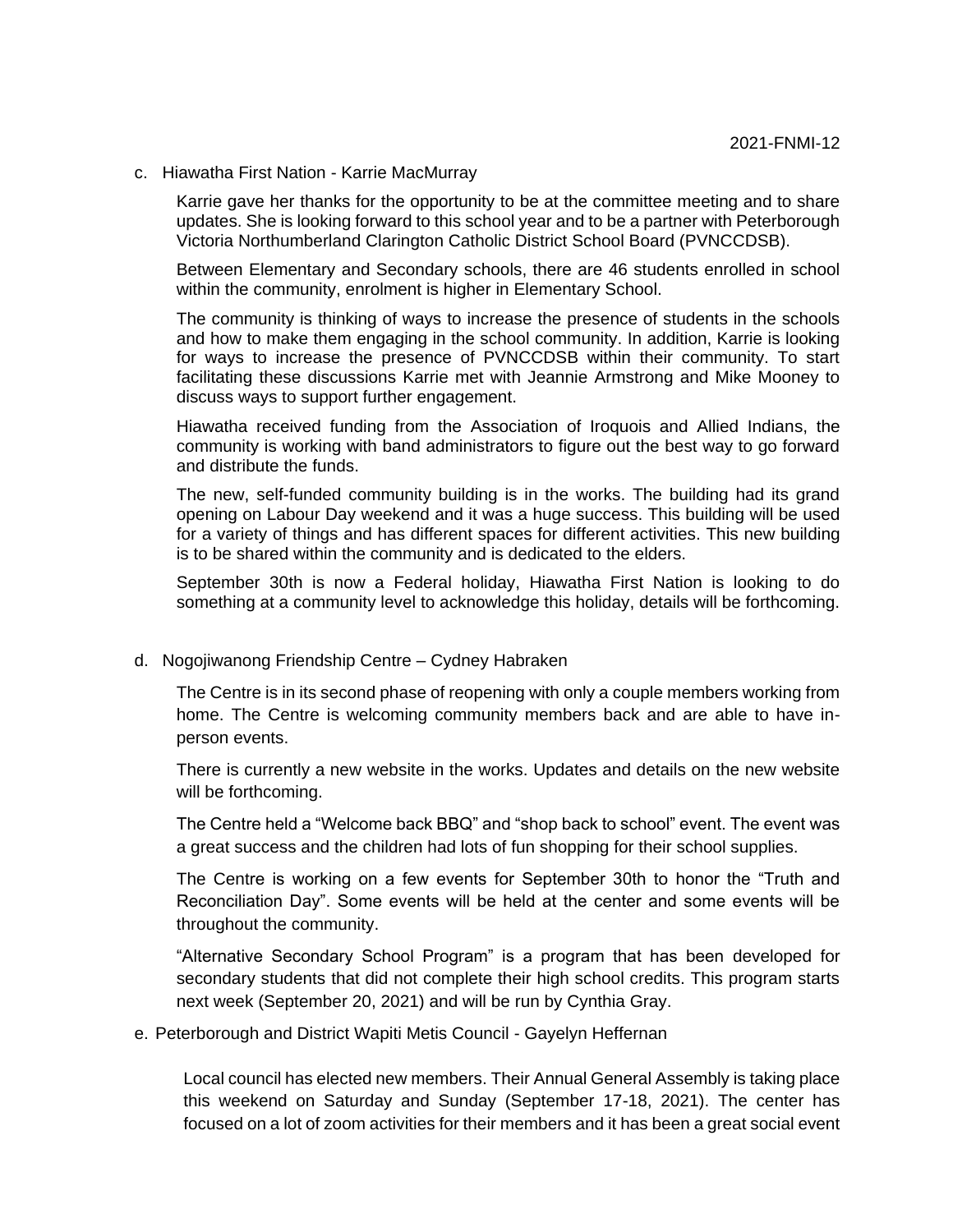for everyone.

- 2. Consultant Report
	- a. Board Action Plan Review & "Looking Ahead" Mike Mooney

 Mike presented to the committee about the work done during the 2020-2021 school year. Mike's presentation highlighted what could be done and what was done within PVNCCDSB in response to the recoveries of the Residential school findings. Mike worked in consultation with other Indigenous leads from Renfrew County and Trillium Lakelands to help facilitate ideas and learning opportunities for students and staff. Mike shared with the committee the ideas and information on how we can make a commitment to learn more, how we can relate and reflect, how we can make connections and how we can move forward.

 Mike presented to the committee about looking ahead to this current 2021-2022 year and what work will be done. Mike highlighted three key items that will be facilitated this year including; providing access to the "4 seasons of Reconciliation" module to every PVNCCDSB staff member; providing the "Listening to Indigenous Voices" course to Secondary students; and, during Truth and Reconciliation week, PVNCCDSB will have Niigaanwewidam James Sinclair speak to PVNCCDSB staff and students.

Mike highlighted the "Keeper in Me" book study that had 64 participants. OECTA, Senior Administration, Consultants and a variety of PVNC staff members were involved in the book study. The book study is a way to think of pedagogical content to make us reflect on what we have learned, how to relate to this information, and how we move forward.

The environmental symposium took place on May 27th and  $28<sup>th</sup>$ , with 5,000 students involved and 250 classes. PVNCCDSB has partnered with KPR for this event. An Elder from Curve Lake and her granddaughter provided the opening and closing ceremonies. It was a great success.

The Trent AQ and ABQ courses went very well. There were 32 responses which was a significant uptake. There was limited PD available to offer for adults, however, the youth PD was a great success and very popular. Mike would like to offer this course again but at the time of the meeting, it was not confirmed if that would be feasible or not.

b. Feedback and Input from Committee Members

Mike shared a presentation to the Committee to review the purpose of our board action plan. The board action plan is focused on two main goals: (1) engagement of all students; and, (2) increased knowledge to improve Indigenous student achievement and well-being. The committee members then shared their feedback by providing their thoughts, opinions and questions.

Committee members gave Mike many suggestions such as offering book studies for younger students, offering teachers PD within partnership communities (have teachers go to communities with Covid-19 protocols in place), providing busing and resources to communities on the Lakeshore and continuing to offer the AQ and ABQ subsidy with Trent University. Based on the above suggestions, the committee then had an open